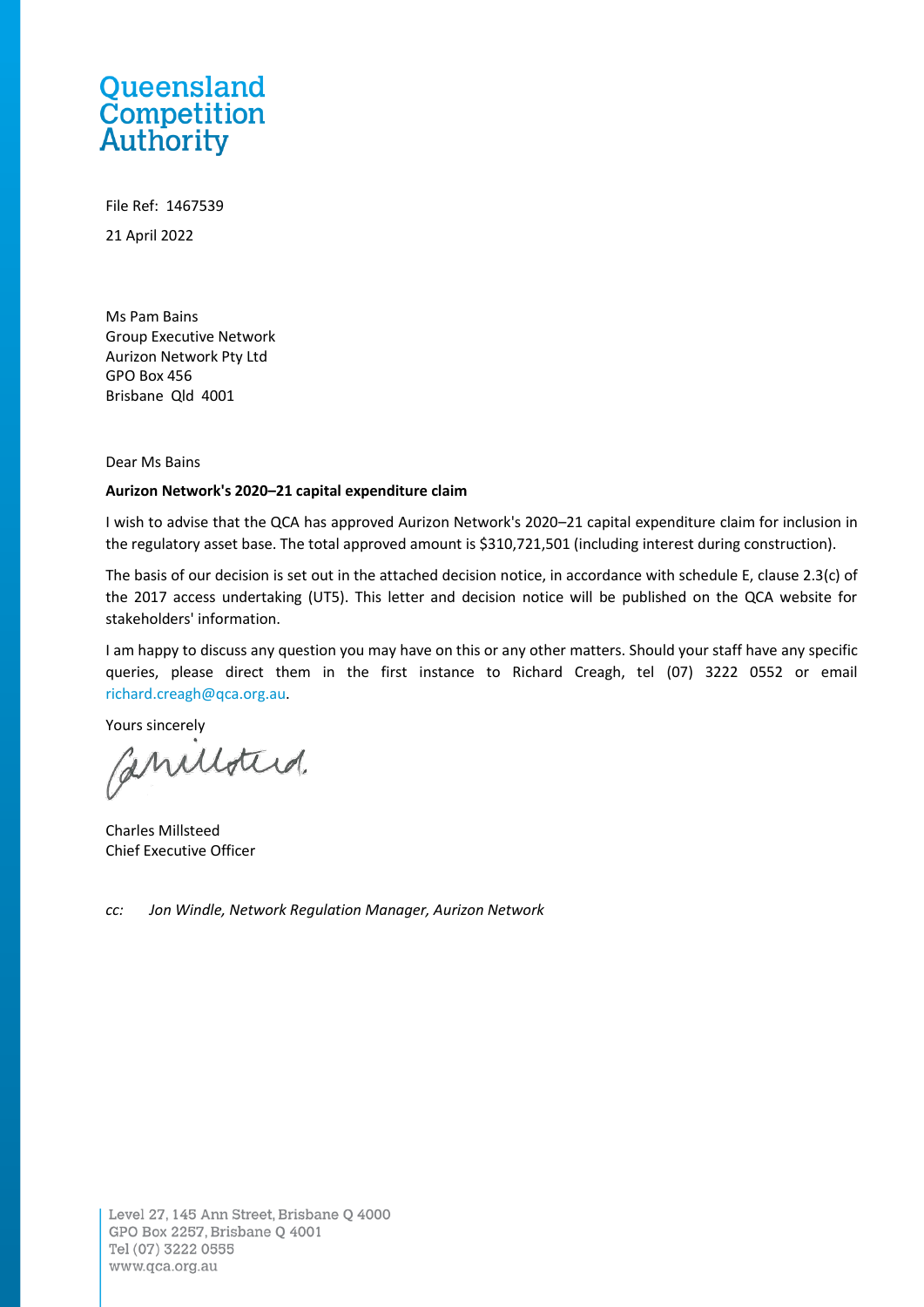# **Queensland**<br>Competition **Authority**

Decision notice

# Aurizon Network's 2020–21 capital expenditure claim

21 April 2022

The Queensland Competition Authority accepts Aurizon Network's 2020–21 capital expenditure claim as prudent and efficient, and approves its inclusion into the regulatory asset base (RAB). The reasons for the decision are set out in this notice, in accordance with the 2017 access undertaking (UT5).

# Aurizon Network's 2020–21 capital expenditure claim

We conduct an assessment every year of the prudency and efficiency of Aurizon Network's capital expenditure, to determine if it should be included in the RAB for the central Queensland coal network (CQCN). UT5 requires us to approve the inclusion of Aurizon Network's capital expenditure into the RAB, if the expenditure is for the prudent and efficient value of the assets used or intended to be used by Aurizon Network to provide the declared service.<sup>1</sup>

On 17 September 2021, Aurizon Network submitted its 2020–21 capital expenditure claim of \$310.7 million including interest during construction (IDC). The claim consists of three parts, relating to:

- asset replacement and renewal expenditures (\$241.3 million)
- the delivery of Aurizon Network's advanced planning and scheduling (APS) project (\$60 million)
- the Starlee passing loop project (\$9.4 million).

## Our assessment approach

We have assessed Aurizon Network's capital expenditure claim, in accordance with UT5.

Following the UT5 DAAU (19 December 2019), UT5 requires us to accept asset replacement and renewal expenditure that is consistent with an approved renewals strategy and budget (RSB).<sup>2</sup> The 2020–21 RSB has been approved by the Rail Industry Group for all coal systems in the CQCN.<sup>3</sup>

In assessing Aurizon Network's claim, we have determined the extent that Aurizon Network's claim is consistent with the approved RSB. In doing so, we have considered whether the claimed works are consistent with the approved scope and budget for each renewal item in the RSB by system.

As part of its claim, Aurizon Network provided a comparison of actual cost and scope of work delivered against the approved RSB for each coal system. We considered whether work delivered for each renewal item is within the

<sup>1</sup> UT5, sch. E, cl. 2.2(a).

<sup>2</sup> UT5, cl. 7A.11.6(b).

<sup>&</sup>lt;sup>3</sup> As part of the approved Maintenance and Renewal Strategy and Budget for 2020-21.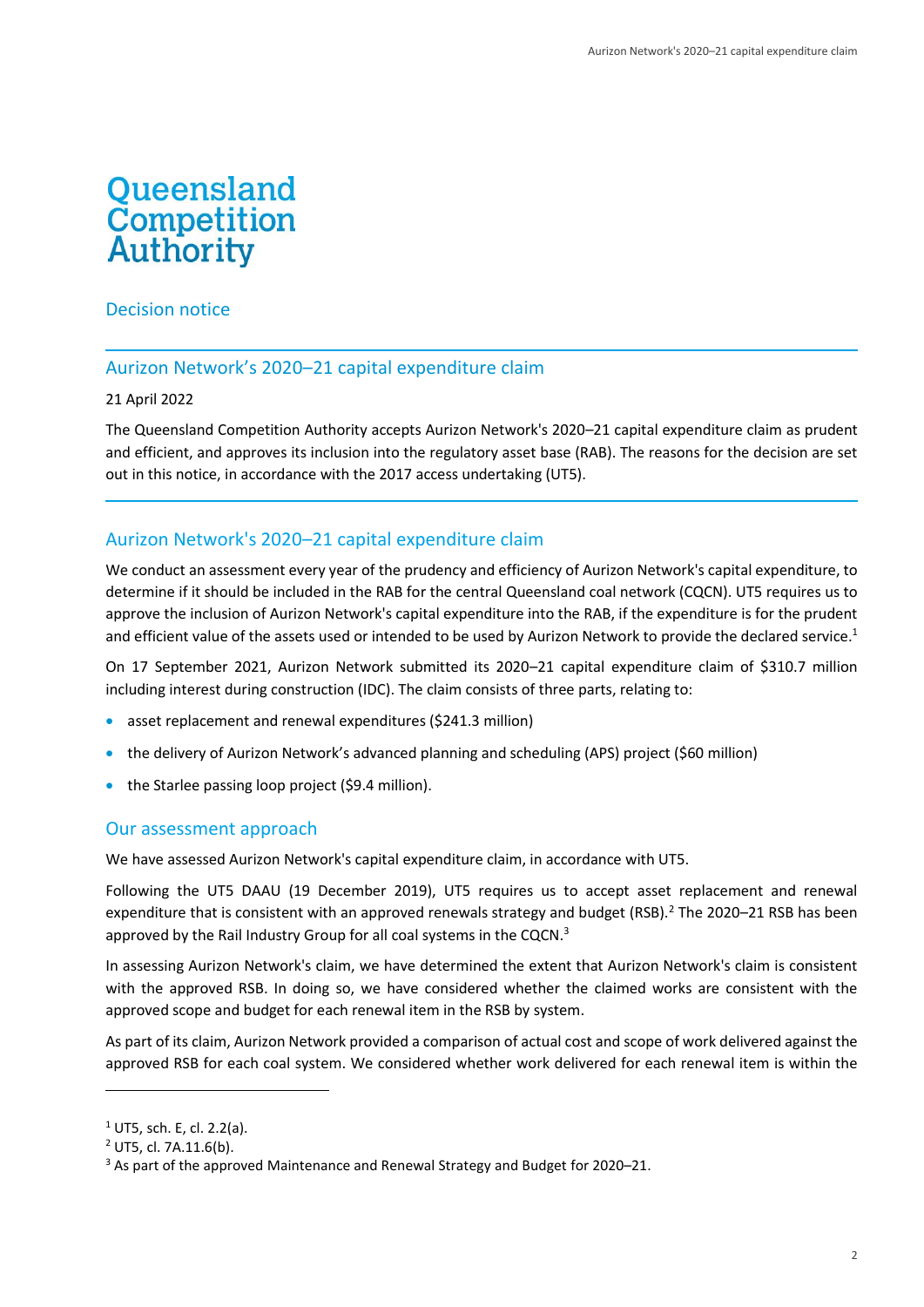approved scope and agreed budget for that item. Where the delivered scope is lower than that specified in the RSB, we considered the renewal unit rate for delivering that renewal activity.

**Figure 1 Approach for determining whether expenditure is consistent with the approved renewals strategy and budget** 



then assessed the prudency and efficiency of all claimed capital expenditure that is not consistent with the approved RSB. This includes for renewals expenditure beyond the RSB, the APS project and the Starlee passing loop project.

Here, we had regard to the framework outlined in schedule E of UT5, which relates to the scope, standard and cost of the works. In doing so, we sought to adopt a pragmatic and proportionate approach to assessing Aurizon Network's claim, including engaging an independent engineering consultant (Arcadis) to provide advice on the APS project.

## **Consultation**

We provided stakeholders with an opportunity to comment on Aurizon Network's claim, focusing on the proposed asset replacement and renewal expenditures. We did not receive any submissions in response.

We provided Aurizon Network with an opportunity to respond to our preliminary view of its proposal, including identifying amounts relating to the APS project that we were considering refusing to approve.<sup>4,5</sup> In response,

<sup>4</sup> UT5, sch. E, cl. 2.2(d).

 $5$  Based on the information available at the time, our preliminary view was that \$5.9 million in costs for the APS project had not been satisfactorily justified or was attributed to inefficient practices.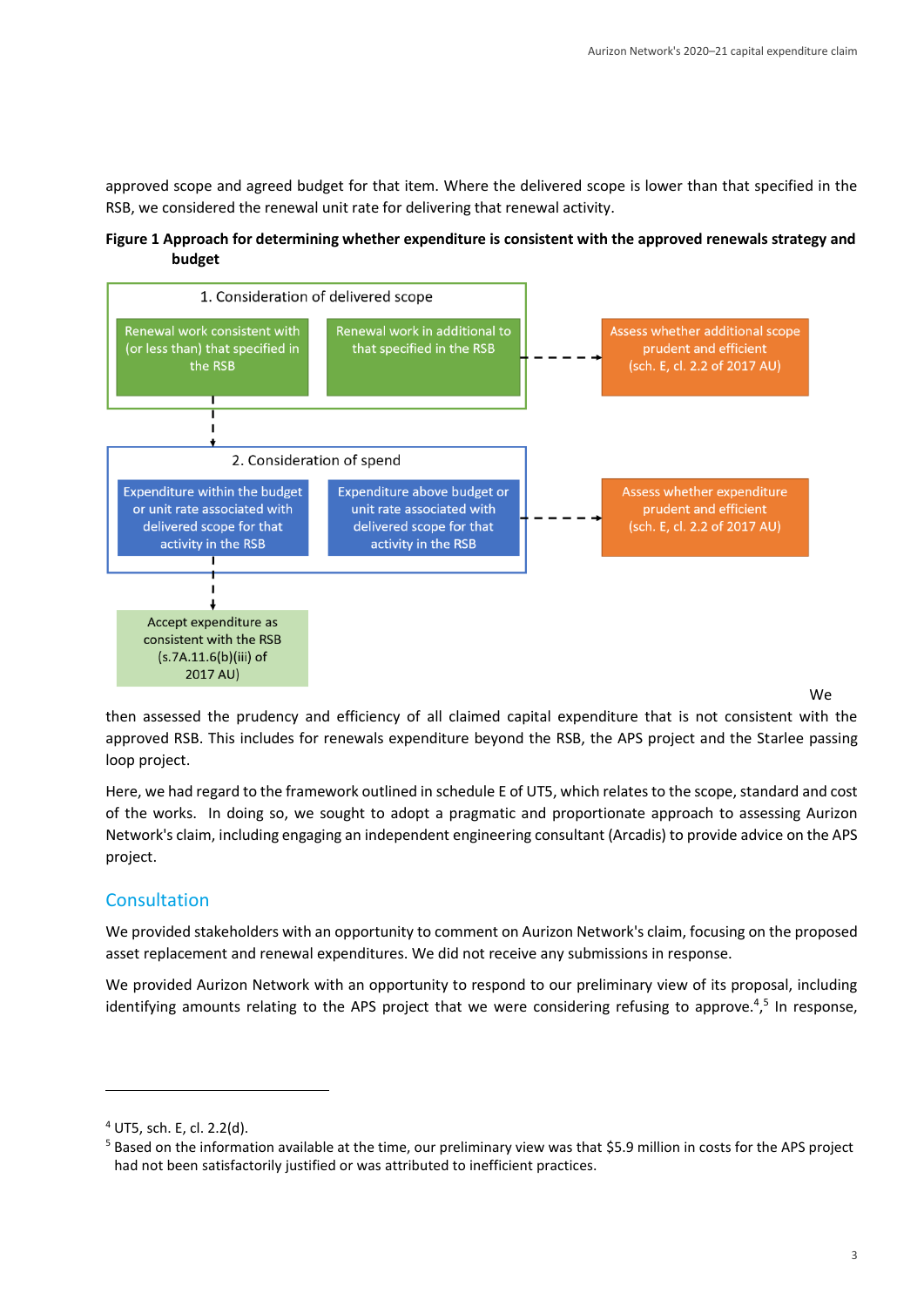Aurizon Network provided additional information to support its claim that these amounts are prudent and efficient.<sup>6</sup>

In making this decision, we had regard to all information Aurizon Network provided as part of its original claim and in its responses to our preliminary view and additional requests for information throughout our assessment.

#### Engineering consultant's assessment

We engaged Arcadis to provide engineering advice on the prudency and efficiency of Aurizon Network's capital expenditure claim for its APS project. Arcadis' assessment was based on a desktop review of information provided by Aurizon Network.<sup>7</sup>

Arcadis' assessment identified several factors in Aurizon Network's approach that had a significant impact on the scheduled delivery of the project, the quality of work delivered in the interim stages and the final project costs.

Arcadis nevertheless considered the scope and standard of the completed works to be prudent, given the demands for capacity increases and operational supply efficiencies in the CQCN, the supply chain complexity and the requirement to deliver a modern, integrated planning and scheduling platform to replace Aurizon Network's legacy processes.

In terms of costs, Arcadis found that Aurizon Network ran a reasonable procurement process and implemented processes, where it could, to minimise the impact on performance requirements and operational efficiencies for access holders and end users in delivering the project. Accordingly, Arcadis considered the overall costs of the project to be prudent, except for four cost items,<sup>8</sup> where it proposed adjustments to the claim. While we had regard to the advice provided by Arcadis, we have not simply adopted Arcadis' proposed views, recommendations, or analysis. Rather, we used that as one input into our assessment task.

#### QCA assessment and decision

We consider it is appropriate to accept the capital expenditure included in Aurizon Network's 2020–21 capital expenditure claim. The full list of approved capital expenditure, by asset type, is provided in Attachment 1.

We are satisfied that \$196.3 million of the claimed expenditure is consistent with the approved RSB.

The remainder of the approved amount was otherwise assessed as prudent and efficient, having regard to the scope, standard and cost of works.

We consider there are reasonable grounds for undertaking the scope and standard of the assessed works. We also consider the associated costs for those works to be reasonable, having regard to the scope and standard.

Our assessment of Aurizon Network's claim for the APS project was informed by advice Arcadis provided. While Arcadis had proposed adjustments to four cost items in the APS claim totalling around \$6 million,<sup>9</sup> we are now satisfied that there is sufficient justification to accept Aurizon Network's APS claim in full.<sup>10</sup> In particular, we consider:

<sup>&</sup>lt;sup>6</sup> A copy of Aurizon Network's response is available on our [website.](https://www.qca.org.au/project/aurizon-network/2017-access-undertaking-ut5/capital-expenditure-claim/)

 $<sup>7</sup>$  A copy of Arcadis' report is available on our [website.](https://www.qca.org.au/project/aurizon-network/2017-access-undertaking-ut5/capital-expenditure-claim/)</sup>

<sup>8</sup> This included amounts for contingency and extension of time payments made to the principal contractor (GE).

 $9$  Based on the information Aurizon Network provided as part of its original claim.

<sup>&</sup>lt;sup>10</sup> Also having regard to in Aurizon Network's responses to our preliminary view.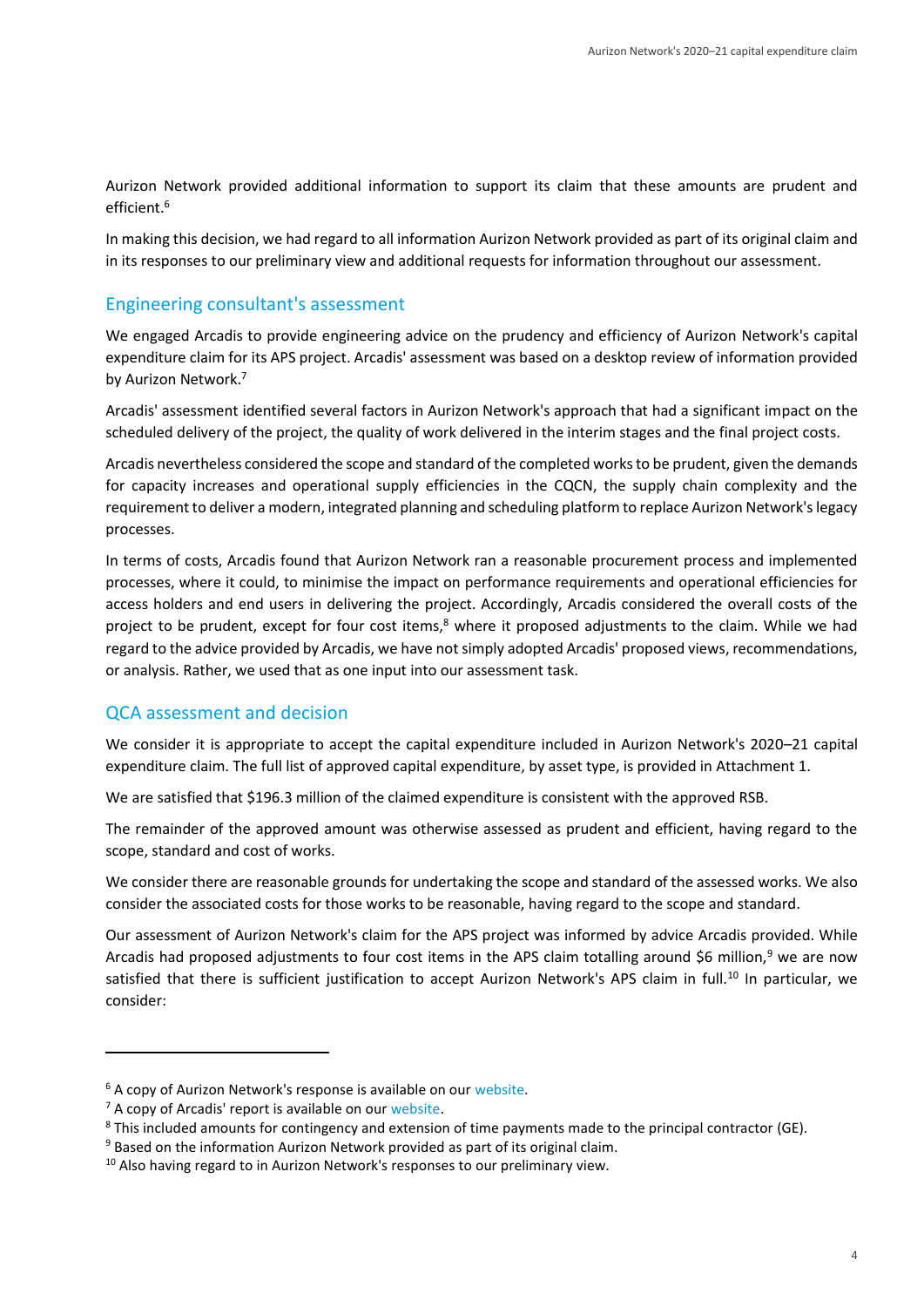- The claimed contingency costs relate to variations that reflect required scope changes, which were incurred in accordance with the contractual arrangements. We consider the total contingency amount claimed is reasonable and prudent industry practice in view of the nature and potential complexity of the project.
- The payments to the principal contractor (GE) for extension of time are not related to project inefficiencies or an inability by GE to deliver the product on time and have been made in accordance with the contractual arrangements.
- Other adjustments Arcadis proposed reflect issues with Aurizon Network's data aggregation and presentation, and do not reflect project inefficiencies.

## References

Arcadis, *Part B: Aurizon Network Capital Expenditure Claim 2020–21: Advanced Planning and Scheduling (APS) system*, February 2022 (Arcadis report).

Aurizon Network, *Maintenance and Renewal Strategy and Budget*, January 2020.

Aurizon Network, *FY2021 Capital Expenditure Claim*, September 2021.

Aurizon Network, *Response to the QCA's Draft Decision on Aurizon Network's FY2021 Capital Expenditure Claim*, March 2022.